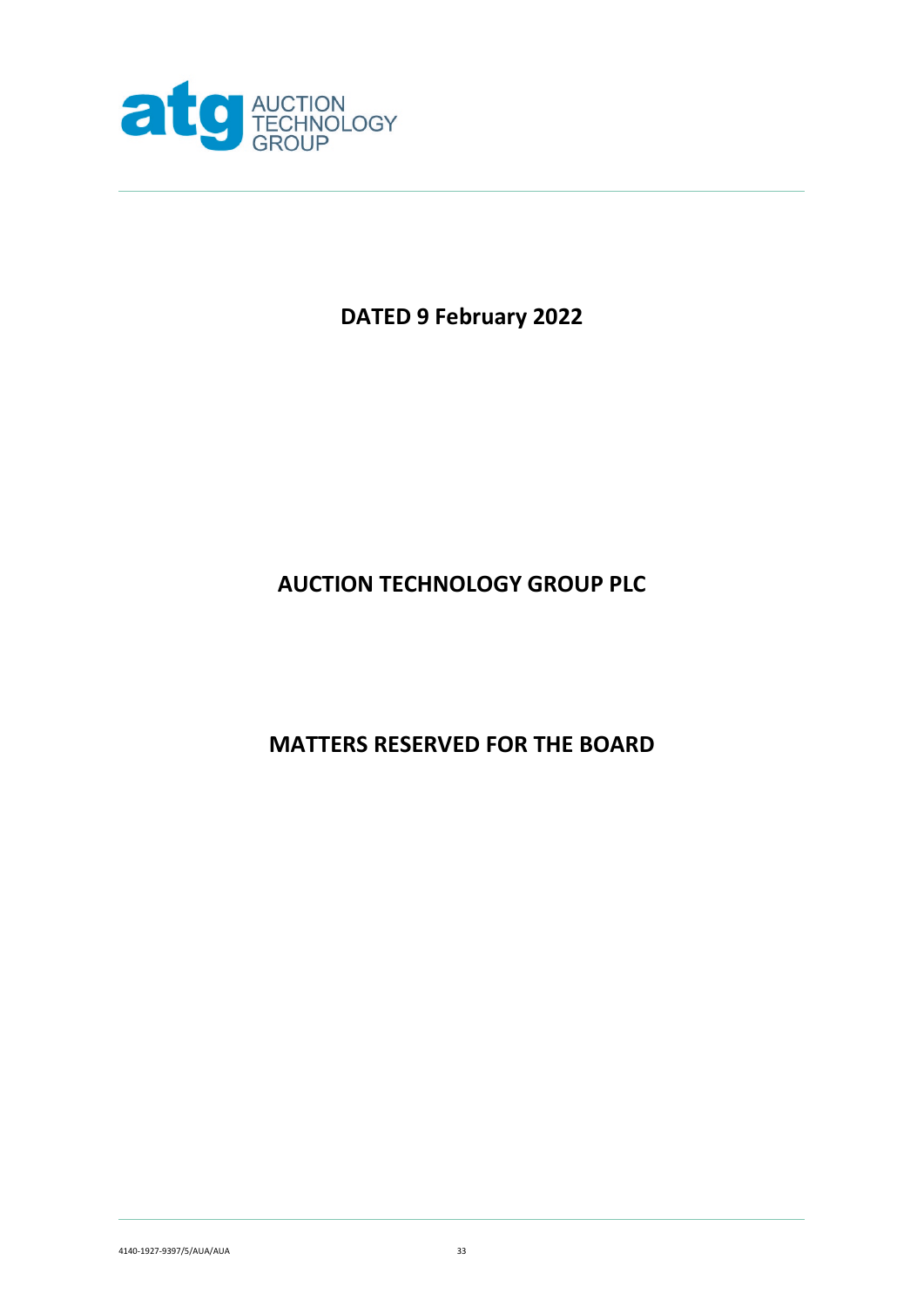## **AUCTION TECHNOLOGY GROUP PLC (THE "COMPANY")**

#### **MATTERS RESERVED FOR THE BOARD**

This document sets out those powers reserved for the full Board of the Company (the "**Board**") and not delegated to the Company's executive directors. The list contains some matters which the Board cannot, as a matter of law, delegate. The Board may, however, appoint committees as it thinks fit to exercise certain of its powers. Specific areas of delegation are set out in the terms of reference for the Remuneration Committee, the Nomination Committee and the Audit Committee of the Company as required by the UK Corporate Governance Code, although the final decision on these matters is required to be taken by the whole Board.

### **1. STRATEGIC ISSUES**

- **1.1** To approve the annual business plan.
- **1.2** To receive and approve at least annually a review of the long-term objectives and strategic direction of the overall business.
- **1.3** To approve the risk management policies including insurance, hedging, borrowing limits and corporate security.
- **1.4** To approve the commencement of any major new business activity which is materially different from that being undertaken by an existing part of the Company's business.
- **1.5** To approve any expansion or diversification into any new geographic area where business is not currently undertaken.
- **1.6** To approve any major changes to the Group's corporate structure, including the making or receiving of any takeover bid or similar corporate transaction.
- **1.7** To approve:
	- **1.7.1** the formation, acquisition, divestment, liquidation or the cessation of operations of a company (including a joint venture company) or other assets or liabilities; and
	- **1.7.2** any investment or capital projects or any other transactions;

in each case where such transaction constitutes either a Class 1 or Class 2 transaction or a reverse takeover for the purposes of the Listing Rules issued by the Financial Conduct Authority.

- **1.8** To review the performance of the business in light of the Group's strategy objectives, business plans and budgets ensuring that any necessary corrective action is taken.
- **1.9** To be responsible for the overall management of the Group, with the executive directors being responsible for the day-to-day management and reporting to the non-executive directors.

4141-3018-3718/1/JDA/JDA 34 5123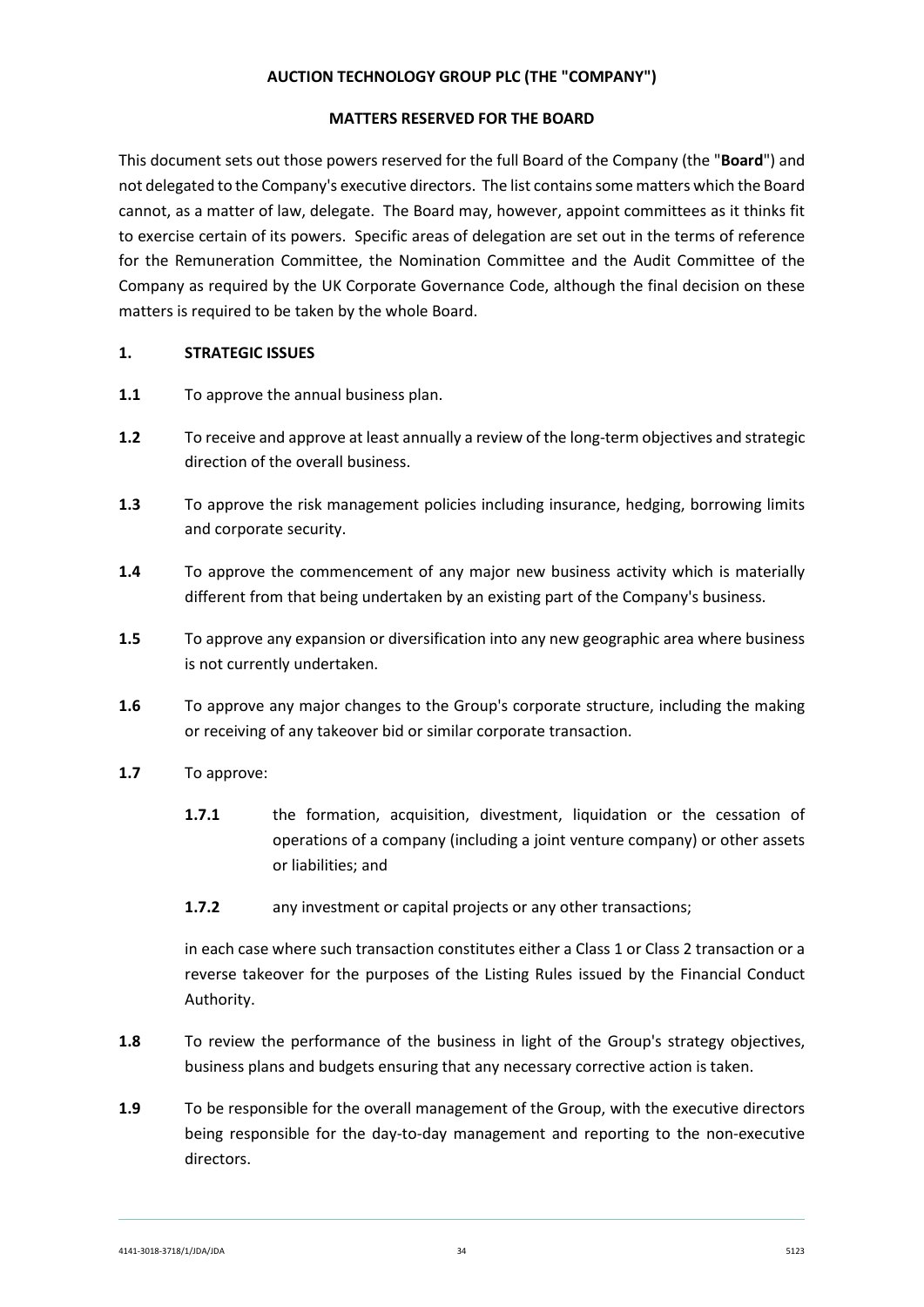- **1.10** To approve any decision to cease to operate all or any material part of the Group's business.
- **1.11** To approve any changes to the Company's listing, the markets on which its securities are traded or its status as a plc.

## **2. FINANCIAL ITEMS**

- **2.1** To approve the half-yearly report, trading statements and any preliminary announcement of the final results and the annual report and accounts including the corporate governance statement and remuneration report.
- **2.2** To approve the dividend policy, declare the interim dividend and recommend the final dividend.
- **2.3** To approve any significant changes in accounting policies and practices.
- **2.4** To approve the recommendations of the Audit Committee, including the remuneration of the Company's external auditors and recommendations for the appointment, reappointment or removal of the Company's external auditors to be put to shareholder approval.
- **2.5** To approve the accounting policies and practices (including any significant changes thereto) to be applied and adopted in the preparation of the Group's financial statements, to receive any proposed qualification to the accounts.
- **2.6** To ensure the maintenance of a sound system of internal controls and risk management including receiving reports on, and reviewing the effectiveness of, the Group's risk and control processes (including those relating to the Group's anti-bribery and corruption policy and procedures for the detection of fraud) to support its strategy and objectives, undertaking an annual assessment of these processes and approval of an appropriate statement for inclusion in the annual report.
- **2.7** To receive and review the reports of the Audit Committee.
- **2.8** To approve the Group's annual budget including the operating and capital expenditure budgets and any material changes to them.
- **2.9** To receive for post-completion review a report on all capital expenditure projects which it approves.
- **2.10** To approve the issue of shares or securities conferring rights of subscription for, or conversion into, shares in the Company (except the issue of shares under employee share plans).
- **2.11** To authorise transfers to reserves and appropriations of profit by the Company.
- **2.12** To authorise calls on, or forfeiture of, shares.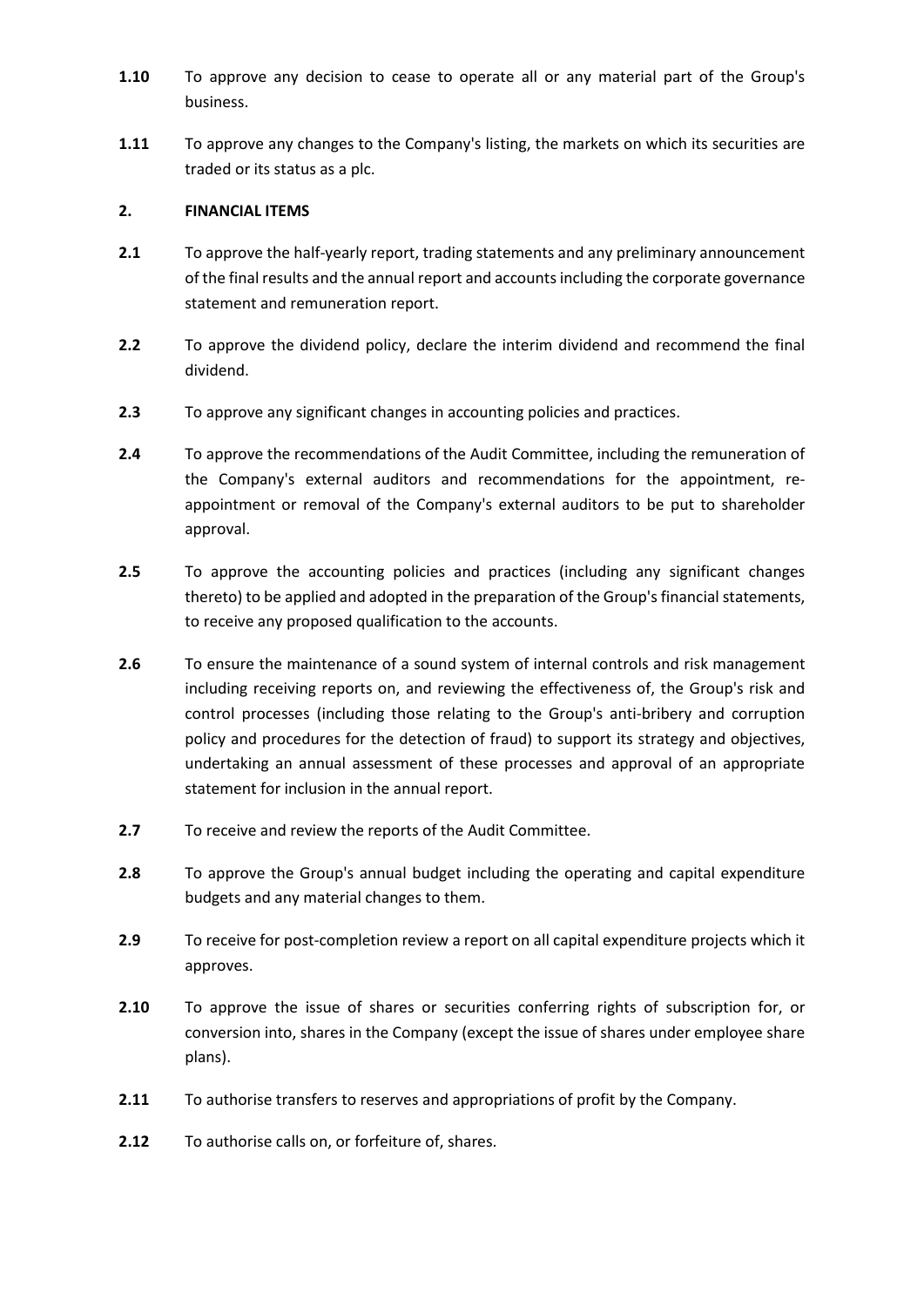- **2.13** To approve any own purchases or redemptions of shares or any reductions of capital by the Company.
- **2.14** To approve any contracts with a third party, including relating to property or land, in excess of one year's duration or not in the ordinary course of business.
- **2.15** To approve any trading contracts which are material strategically or any contract to acquire any business or undertaking whether by a single transaction or by a series of transactions (and whether by way of asset acquisition or share acquisition).

## **3. TREASURY ITEMS**

- **3.1** To receive at least twice each year proposals setting out the policy for the financing of the Group.
- **3.2** To approve the issue to third parties of debenture or loan stocks, bonds and other paper programmes, delegating authority, as appropriate, to finalise details.
- **3.3** To approve guarantees and letters of comfort where the amount of the loan or liability exceeds £2.5 million for subsidiaries or £2.5 million in respect of third parties.
- **3.4** To approve in principle the granting of security over any Group asset, the entering into of loan facilities, debt factoring, sale and leaseback arrangements and contracts for derivatives, in each case with third parties, delegating authority, as appropriate, to finalise details.
- **3.5** To approve at least once each year proposed credit limits for the placing of deposits with individual financial institutions.
- **3.6** To receive and review at least twice each year proposals in respect of the management of the Group's foreign exchange and interest rate exposures.

## **4. LEGAL, ADMINISTRATION, PENSION AND OTHER BENEFITS**

- **4.1** To authorise the prosecution, commencement, defence or settlement of any legal (or similar) process in relation to matters having a value or effect on the Group in excess of £2.5 million or being otherwise material to the interests of the Group (for example, if the proceeding could cause or result in reputational damage to the Group).
- **4.2** To authorise signatories on the Company's bank mandate.
- **4.3** To receive and review at least annually regular reports on pension, health, safety and environment and insurance matters, and any material litigation affecting the Company or its subsidiaries.
- **4.4** To approve, where appropriate, any increases in pension benefits payable under the Group's pensions schemes, to authorise appointments of trustees to such schemes and to approve major changes in the rules of such pension schemes.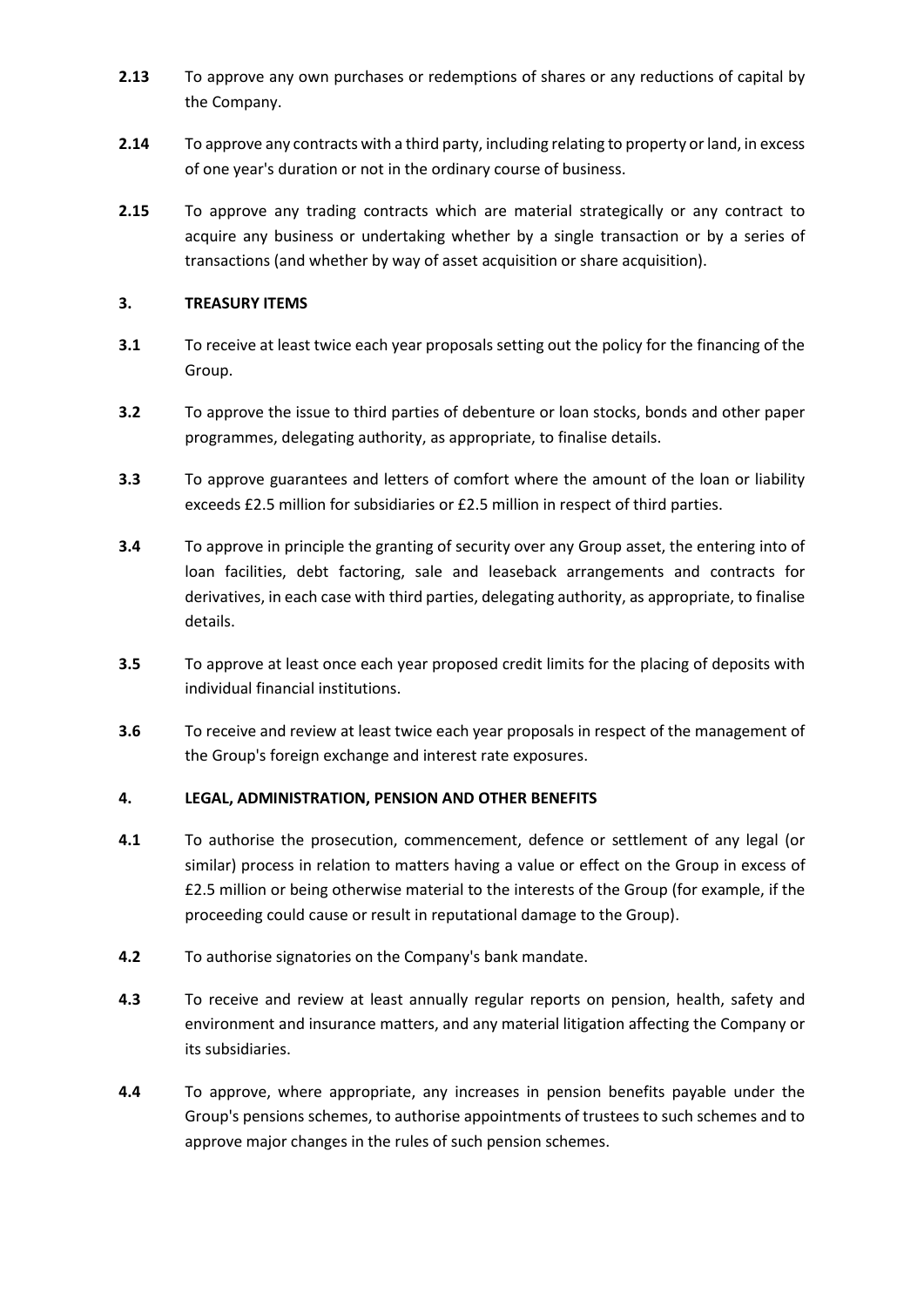- **4.5** To approve the application of the Company's share option schemes as recommended by the Remuneration Committee and to approve the introduction of new share incentive plans or major changes to existing plans to be put to shareholders for approval.
- **4.6** To receive notification of sales or purchases of shares by directors and senior management of the Company in accordance with the Company's share dealing code for such transactions.
- **4.7** To submit for shareholder approval any proposed share option scheme and alterations thereto as required by the scheme's rules and to approve certain other matters of detail arising under any such schemes.
- **4.8** To approve the overall levels of insurance for the Group including Directors' and Officers' liability insurance and indemnification of directors.

## **5. COMMUNICATIONS WITH SHAREHOLDERS**

### To approve:

- **5.1** the form and issue of the annual report, any preliminary statement, the interim report, interim management statements and any other similar reports or statements of the Company;
- **5.2** the form and issue of circulars to shareholders of the Company and the form and issue of other prospectuses/issue documents;
- **5.3** Company announcements or press releases (i.e. to the United Kingdom's Financial Conduct Authority or the London Stock Exchange) concerning matters decided by the Board or which may be price sensitive; and
- **5.4** the calling of shareholder meetings and the resolutions to be put forward at general meetings.

### **6. BOARD AND SENIOR MANAGEMENT APPOINTMENTS AND ARRANGEMENTS**

- **6.1** To approve:
	- **6.1.1** changes to the structure, size and composition of the Board, following recommendations from the Nomination Committee;
	- **6.1.2** arrangements relating to the appointment and resignation of directors to or from the Board (both executive and non-executive) and of the Company Secretary and the senior management of the Company and all terms and conditions thereof (including, for the avoidance of doubt, their removal from office or termination of employment). In the case of executive directors, the Company Secretary and the senior management, the terms and conditions shall be recommended by the Remuneration Committee. In the case of nonexecutive directors, the terms and conditions, including fees from time to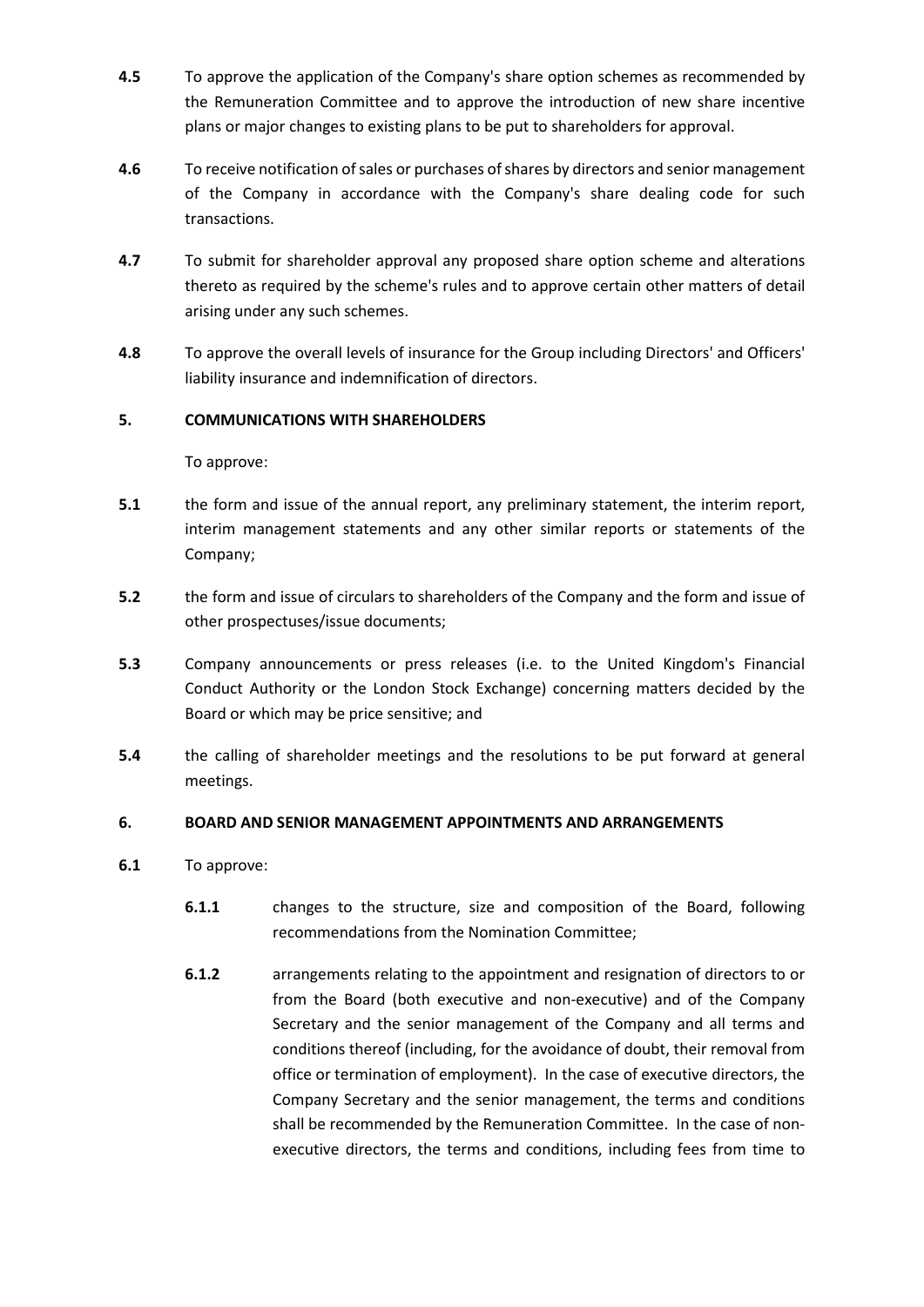time, shall be for approval by the Board in accordance with the articles of association;

- **6.1.3** the responsibilities of the senior management of the Company and arrangements regarding appropriate training, development and succession for the directors and the senior management;
- **6.1.4** the appointment of directors to specified offices of the Board including the Chair and senior independent director and to approve the selection of the Chief Executive;
- **6.1.5** the designation of one or more of the non-executive directors to oversee, on behalf of the Board, the Company and the Board's engagement with employees;
- **6.1.6** the continuation in office of directors at the end of their term of office or at any time;
- **6.1.7** applications by directors for permission to accept outside appointments;
- **6.1.8** the Chairship, composition and terms of reference (and any material changes thereto) of the Remuneration Committee, the Nomination Committee and the Audit Committee and any other committees established by the Board and to receive the reports of such committees on their activities;
- **6.1.9** the terms of reference, procedures and limits of authority granted to the Group Chief Executive and the Group Operating Board;
- **6.1.10** the responsibilities of the Chair, Chief Executive and senior independent director, which should be in writing and made publicly available;
- **6.1.11** the delegated levels of authority, including the Chief Executive's authority limits, which should be in writing;
- **6.1.12** transactions with directors and other related parties;
- **6.1.13** appointments to the Boards of subsidiary companies;
- **6.1.14** in accordance with the Company's articles of association and any statutory requirements, any authorisation relating to an actual or potential conflict of interest requested by any director; and
- **6.1.15** any other matter as directed from time to time by the Board.
- **6.2** To ensure adequate succession planning for the Board and senior management.

### **7. MISCELLANEOUS**

**7.1** To approve policies regarding the making, and not making, of charitable or political donations, a code of ethics and business practice, share dealing, bribery prevention, tax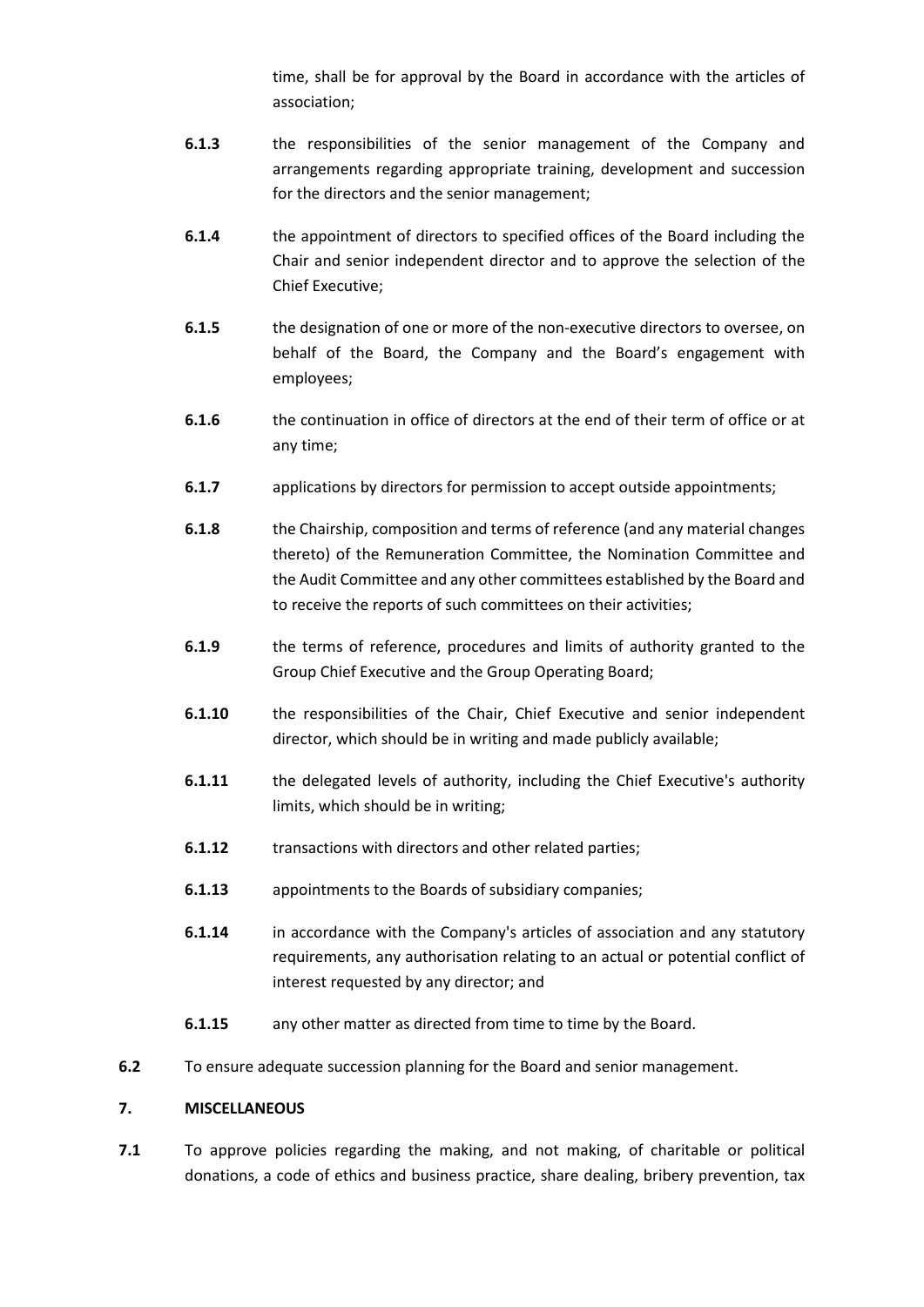evasion, human trafficking, whistleblowing, human resources, health and safety environment, communications including procedures for the release of price sensitive information and corporate social responsibility. **[***TS Note: To be updated to reflect the policies the Company/Group has or will have in place at IPO***]**

- **7.2** To approve the appointment of professional advisers in addition to the Company's external auditors.
- **7.3** To (i) routinely review the adequacy and security of the Company's arrangements for its employees to raise concerns anonymously; (ii) to routinely review the reports arising from its operation; and (iii) ensure that arrangements are in place for the proportionate and independent investigation of such matters and for follow-up action.
- **7.4** To approve this schedule of matters reserved for Board decisions.
- **7.5** To undertake a formal and rigorous review annually of its own performance, that of its committees and individual directors, and the division of responsibilities;
- **7.6** To determine the independence of the non-executive directors in light of their character, judgment and relationships.
- **7.7** To receive reports on the views of the Company's shareholders to ensure they are communicated to the Board as a whole.
- **7.8** To consider the balance of interests between shareholders, employees, customers and the community.
- **7.9** To approve processes for ensuring satisfactory dialogue with shareholders and to review the engagement mechanisms with the Company's key stakeholders and ensure they remain effective.
- **7.10** To approve any decision likely to have a material impact on the Company or Group from any perspective, including, but not limited to, financial, operational, strategic or reputational.
- **7.11** To approve any proposed alteration to the articles of association of the Company (subject to shareholder approval).
- **7.12** To approve the tax strategy.
- **7.13** To oversee workforce policies and practices.
- **7.14** To review the Group's overall corporate governance arrangements.

## **8. MONETARY LIMITS**

Those monetary limits specified in paragraphs 3.3 and 4.1 are subject to variation by the Board on a specific or general basis (as the case may be).